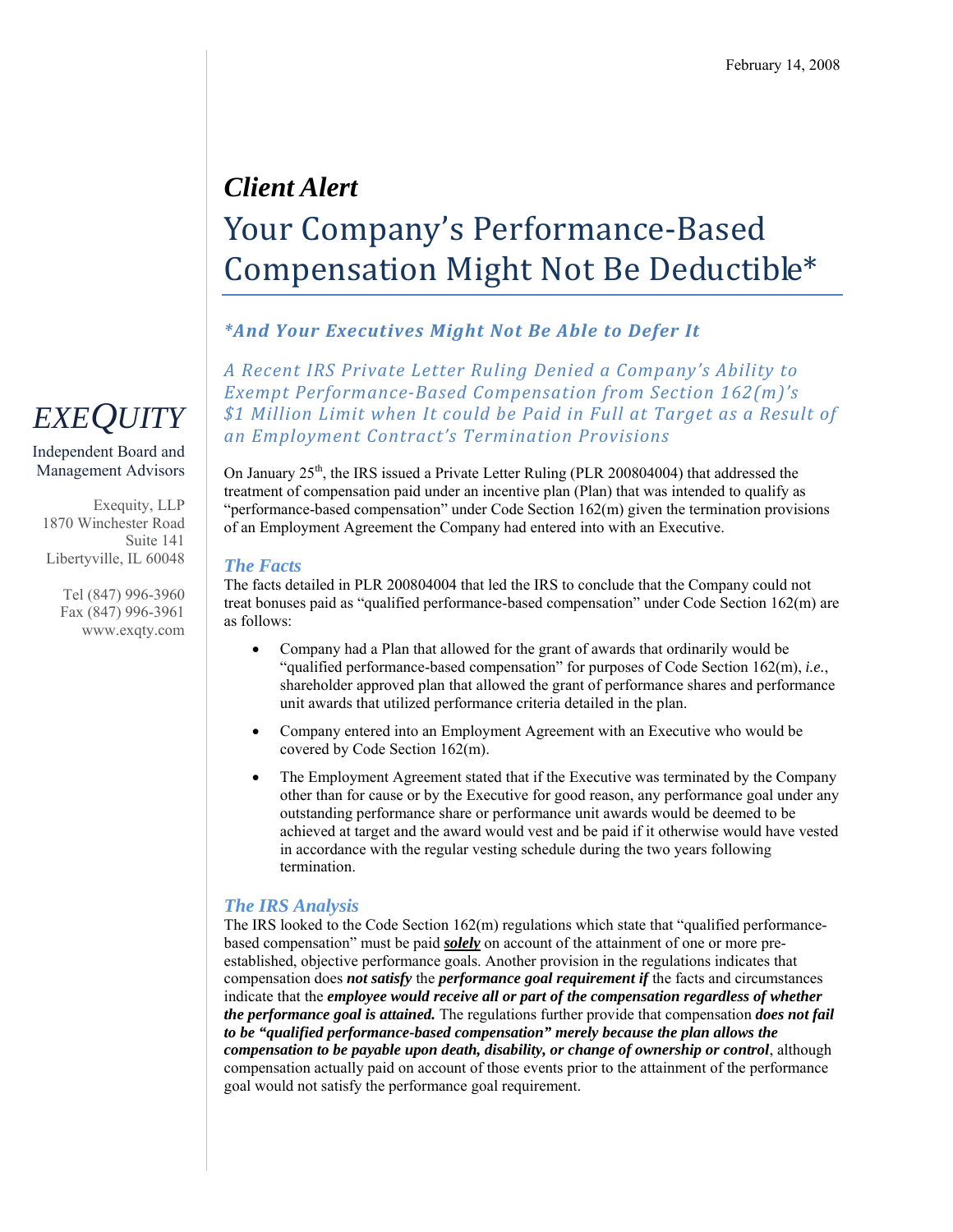Looking at the facts, the IRS concluded that the performance shares and performance units, even though granted in a manner that otherwise would have made them "qualified performance-based compensation" for purposes of Section 162(m), did not qualify as performance-based compensation for the Executive covered by the Employment Agreement because the compensation would *not* be *payable solely upon attainment of a performance goal,* because the performance shares and performance units would be paid out at target upon the Executive's termination of employment. Consequently, the performance shares and performance units paid to the Executive did not qualify for exemption from Section 162(m)'s \$1 million limitation on the deductibility of compensation paid to Covered Employees. Therefore, to the extent the Executive is a Covered Employee and receives non-Section  $162(m)$  qualified compensation that exceeds \$1 million, including the performance shares and performance units, the Company will not be permitted to take a tax deduction for the amount of such compensation paid in excess of \$1 million.

### *Implications*

Private Letter Rulings are applicable only to the specific company to which they are issued. However, given typical practice regarding how bonuses are addressed in employment agreements, non-CIC severance agreements, plan documents and/or award agreements, companies may be impacted if the IRS decides to apply the approach taken in PLR 200804004 when conducting an audit.

Additionally, the underlying theory which disqualifies the bonus compensation as "performancebased compensation" for purposes of Section 162(m), could ostensibly be applied to "performance-based compensation" in the context of Section 409A (*there have been some suggestions that the implications for Section 409A were the true motivation for the issuance of this Private Letter Ruling*). In such case, executives with employment agreements, non-change in control (CIC) severance agreements and/or plans/award agreements with termination provisions similar to those in PLR 200804004 may not be able to make deferral elections up to 6 months prior to the end of the performance period (because the compensation would not be "performancebased compensation" for purposes of Section 409A). Instead, such executives would have to make their deferral elections in accordance with the other Section 409A timing requirements, *i.e.,* prior to the start of the year in which the performance period commences.

### *Practical Advice*

- Review any employment and/or non-CIC severance agreements and Section 162(m)-qualified plans and award agreements to determine if they would permit the payment of performance-based compensation under an otherwise Section 162(m)-qualified plan at target (or other level not based on actual performance) upon termination of employment<sup>[1](#page-1-0)</sup>.
- If any agreement or plan contains such language, consider amending it so that the performance-based compensation will be paid out based upon actual performance achieved for terminations other than those permitted under the Section 162(m) regulations, *i.e.,* death, disability and CIC. Payments based on target amounts could remain for payments triggered by death, disability or CIC.
- Determine whether any of your Section  $162(m)$ -qualified plans have been tainted to such an extent by employment termination provisions similar to those in PLR 200804004 that new plans should be adopted.



Independent Board and Management Advisors

<span id="page-1-0"></span><sup>-</sup><sup>1</sup> In our experience, a significant majority of companies pay bonuses or calculate the bonus to be paid upon a non-CIC severance using the target bonus amount, which would run afoul of PLR 200804004.